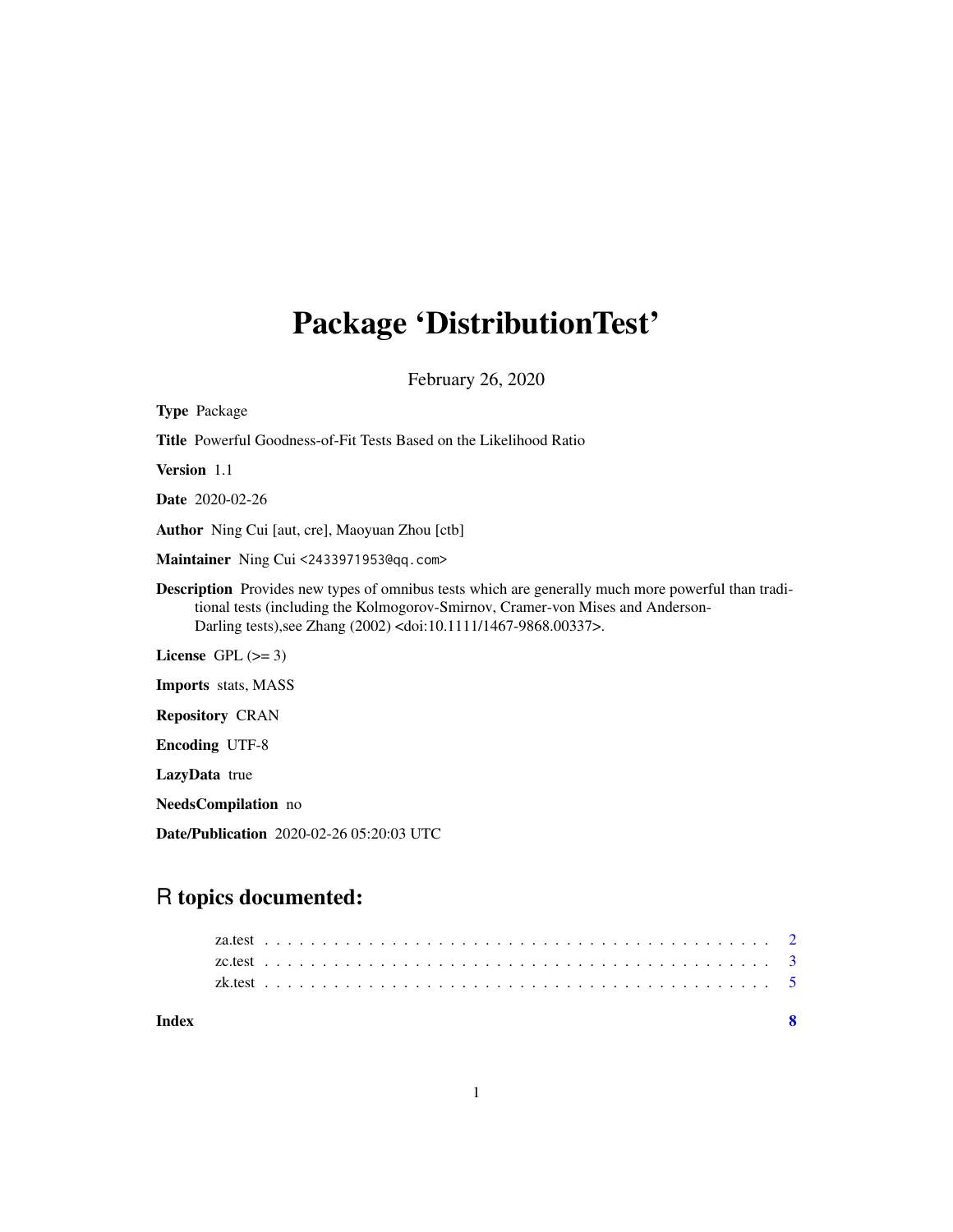<span id="page-1-1"></span><span id="page-1-0"></span>

# Description

The new statistics ZA appear similar to the Anderson-Darling, but it's generally much more powerful,see Jin Zhang(2002).

#### Usage

za.test(x, y, para =  $NULL, N = 1000)$ 

#### Arguments

| When tested as a single sample, a numeric vector of data values, the number of<br>У<br>which must be greater than 7. Missing values are allowed.<br>When tested as two-sample, a character string indicating what type of test was<br>and "weibull" are recognised. Here, the names of "exponential", "normal" and<br>"lognormal" are simplified as "exp", "norm" and "lognorm" respectively.<br>A named list giving the parameters of the distribution specified and this can be<br>para<br>omitted.<br>The number of replications in Monte Carlo simulation. The default value is 1000<br>N | X | a numeric vector of data values, the number of which must be greater than 7.<br>Missing values are allowed. |
|-----------------------------------------------------------------------------------------------------------------------------------------------------------------------------------------------------------------------------------------------------------------------------------------------------------------------------------------------------------------------------------------------------------------------------------------------------------------------------------------------------------------------------------------------------------------------------------------------|---|-------------------------------------------------------------------------------------------------------------|
|                                                                                                                                                                                                                                                                                                                                                                                                                                                                                                                                                                                               |   |                                                                                                             |
|                                                                                                                                                                                                                                                                                                                                                                                                                                                                                                                                                                                               |   | performed. Distributions "unif", "exponential", "normal", "lognormal", "gamma", "t"                         |
|                                                                                                                                                                                                                                                                                                                                                                                                                                                                                                                                                                                               |   |                                                                                                             |
|                                                                                                                                                                                                                                                                                                                                                                                                                                                                                                                                                                                               |   |                                                                                                             |

# Details

The ZA test is an EDF omnibus test for the composite hypothesis of distribution. The test statistic is

$$
Za = -\sum_{i=1}^{n} \left[ \frac{\ln[F_0(X_{(i)})]}{n-i+0.5} + \frac{\ln[1 - F_0(X_{(i)})]}{i-0.5} \right],
$$

where  $F_0(x)$  is a hypothesized distribution function to be tested.Here,  $F_0(X_{(i)}) = \Phi(x)$ ,  $\Phi$  is the cumulative distribution function of the specificed distribution.The p-value is computed by Monte Carlo simulation.

#### Value

A list with class "htest" containing the following components:

| statistic | the value of the ZA statistic.                         |
|-----------|--------------------------------------------------------|
| p.value   | the p-value for the test.                              |
| method    | the character string "ZA test for given distribution". |
| data.name | a character string giving the name(s) of the data.     |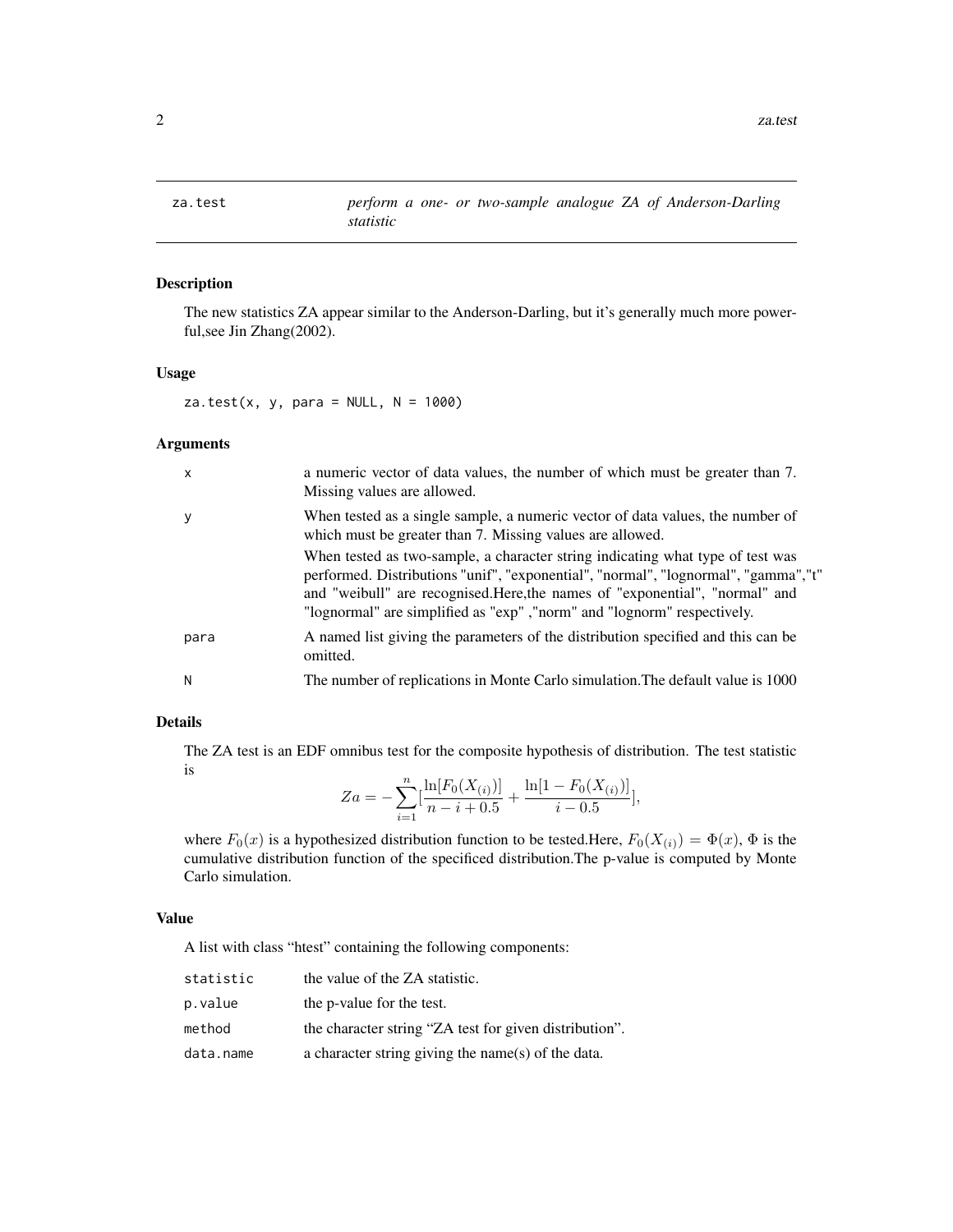<span id="page-2-0"></span>zc.test 3

# Note

The Za test is the recommended EDF test by Jin Zhang.

#### Author(s)

Ning Cui

# References

Jin Zhang: Goodness-of-Fit Tests Based on the Likelihood Ratio.Journal of the Royal Statistical Society,64,281-294.

Jin Zhang,Yuehua Wu: Likelihood-ratio tests for normality.Computational Statistics & Data Analysis,49,709- 721.

Jin Zhang: Powerful Two-Sample Tests Based on the Likelihood Ratio. Technometrics, 48:1, 95- 103.

#### See Also

[ks.test](#page-0-0) for performing a one- or two-sample Kolmogorov-Smirnov test. [zc.test](#page-2-1),[zk.test](#page-4-1) for performing a powerful goodness-of-fit test based on the likelihood ratio.

#### Examples

```
x < -rbeta(50, shape1 = 0.6, shape2 = 0.8)y<-rnorm(50)
za.test(x,y)
za.test(x,"unif")
za.test(x,"norm")
za.test(x,"unif",para = list(min=1,max=2))
za.test(x,"exp",para = list(rate=1))
za.test(x,"norm",para = list(mean=1,sd=2))
za.test(x,"lognorm",para = list(mean=1,sd=2))
za.test(x,"weibull",para = list(shape=1,scale=2))
za.test(x,"gamma",para = list(shape=2,scale=1))
za.test(x,"t", para = list(df=3))
```
<span id="page-2-1"></span>

| zc.test | perform a one- or two-sample analogue ZC of the Cramer-von Mises |
|---------|------------------------------------------------------------------|
|         | <i>statistic</i>                                                 |

#### **Description**

The new statistics ZC appear similar to the Cramer-von Mises statistic, but it's generally much more powerful,see Jin Zhang(2002).

#### Usage

zc.test(x, y, para =  $NULL, N = 1000$ )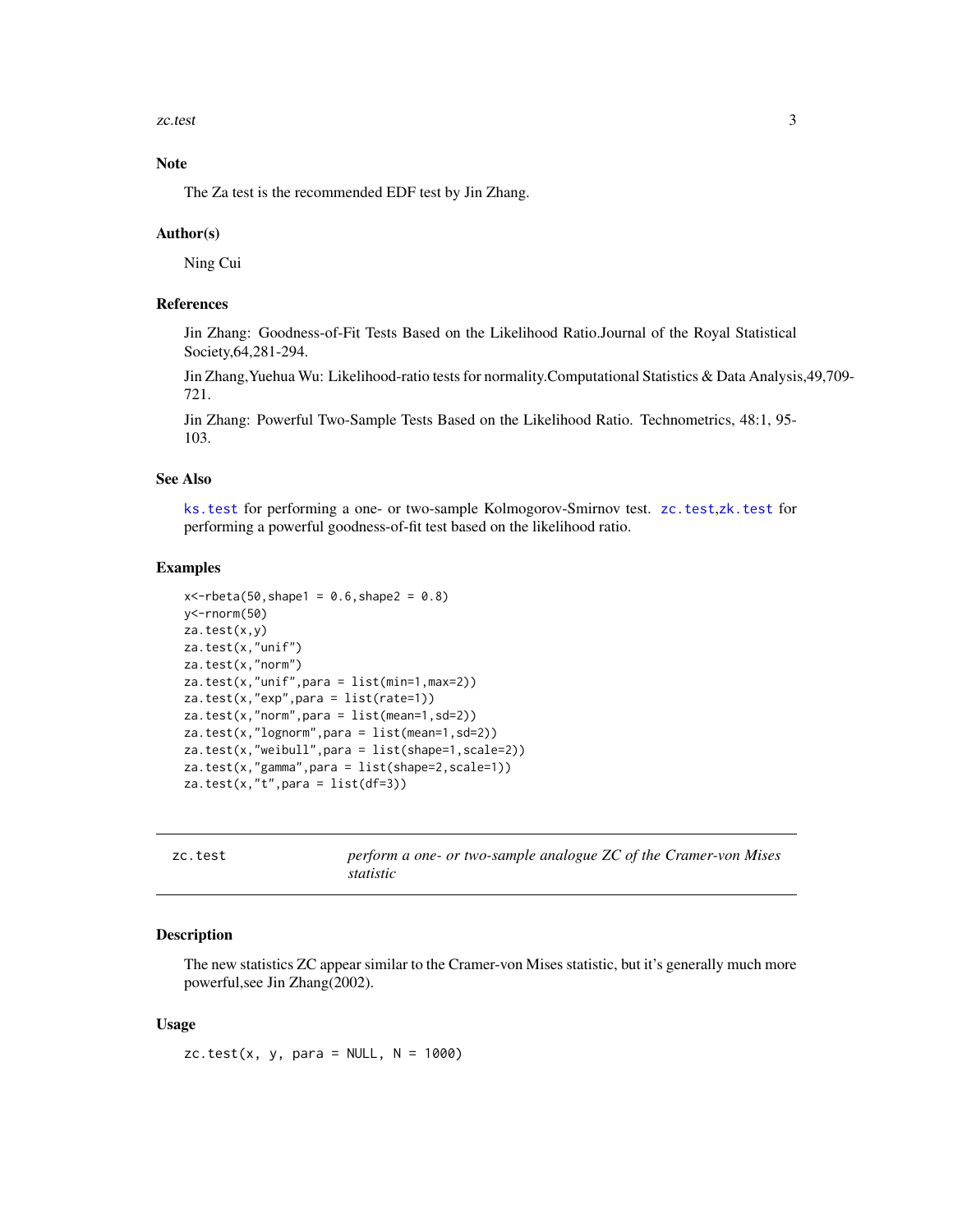#### Arguments

| $\mathsf{x}$ | a numeric vector of data values, the number of which must be greater than 7.<br>Missing values are allowed.                                                                                                                                                                                                                      |
|--------------|----------------------------------------------------------------------------------------------------------------------------------------------------------------------------------------------------------------------------------------------------------------------------------------------------------------------------------|
| У            | When tested as a single sample, a numeric vector of data values, the number of<br>which must be greater than 7. Missing values are allowed.                                                                                                                                                                                      |
|              | When tested as two-sample, a character string indicating what type of test was<br>performed. Distributions "unif", "exponential", "normal", "lognormal", "gamma", "t"<br>and "weibull" are recognised. Here, the names of "exponential", "normal" and<br>"lognormal" are simplified as "exp", "norm" and "lognorm" respectively. |
| para         | A named list giving the parameters of the distribution specified and this can be<br>omitted.                                                                                                                                                                                                                                     |
| N            | The number of replications in Monte Carlo simulation. The default value is 1000                                                                                                                                                                                                                                                  |

#### Details

The ZC test is an EDF omnibus test for the composite hypothesis of distribution. The test statistic is

$$
Zc = \sum_{i=1}^{n} \left[\ln \frac{F_0(X_{(i)})^{-1} - 1}{(n - 0.5)/(i - 0.75) - 1}\right],
$$

where  $F_0(x)$  is a hypothesized distribution function to be tested.Here,  $F_0(X_{(i)}) = \Phi(x)$ ,  $\Phi$  is the cumulative distribution function of the specificed distribution.The p-value is computed by Monte Carlo simulation.

#### Value

A list with class "htest" containing the following components:

| statistic | the value of the ZC statistic.                         |
|-----------|--------------------------------------------------------|
| p.value   | the p-value for the test.                              |
| method    | the character string "ZC test for given distribution". |
| data.name | a character string giving the name(s) of the data.     |

#### Note

The ZC test is the recommended EDF test by Jin Zhang.

#### Author(s)

Ning Cui

# References

Jin Zhang: Goodness-of-Fit Tests Based on the Likelihood Ratio.Journal of the Royal Statistical Society,64,281-294.

Jin Zhang,Yuehua Wu: Likelihood-ratio tests for normality.Computational Statistics & Data Analysis,49,709- 721.

Jin Zhang: Powerful Two-Sample Tests Based on the Likelihood Ratio. Technometrics, 48:1, 95- 103.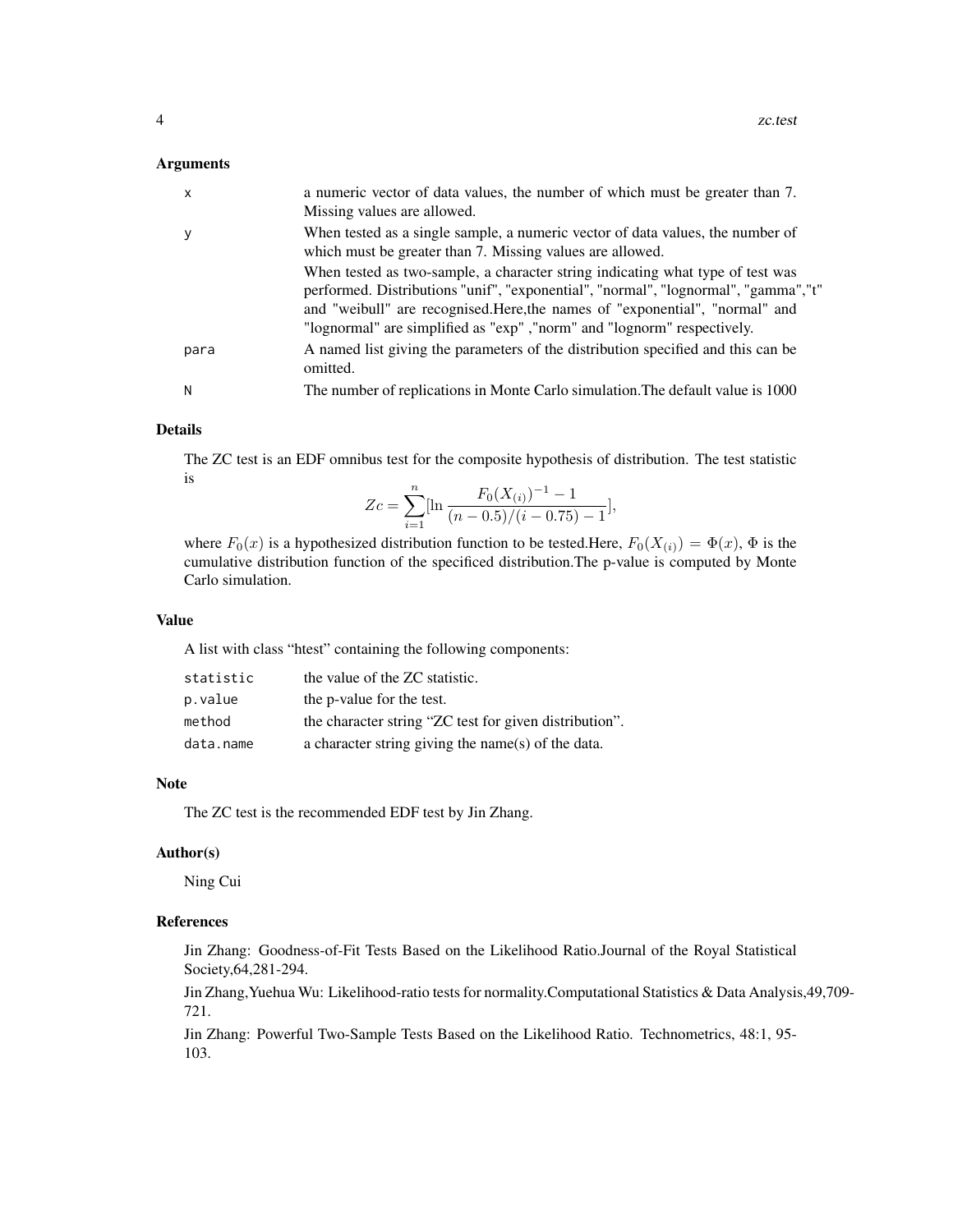#### <span id="page-4-0"></span>zk.test 5

# See Also

[ks.test](#page-0-0) for performing a one- or two-sample Kolmogorov-Smirnov test. [za.test](#page-1-1),[zk.test](#page-4-1) for performing a powerful goodness-of-fit test based on the likelihood ratio.

#### Examples

```
x < -rbeta(50, shape1 = 0.6, shape2 = 0.8)y<-rnorm(50)
zc.test(x,y)
zc.test(x,"unif")
zc.test(x,"norm")
zc.test(x,"unif",para = list(min=1,max=2))zc.test(x,"exp",para = list(rate=1))
zc.test(x,"norm",para = list(mean=1,sd=2))
zc.test(x,"lognorm",para = list(mean=1,sd=2))
zc.test(x,"weibull",para = list(shape=1,scale=2))
zc.test(x,"gamma",para = list(shape=2,scale=1))
zc.test(x,"t",para = list(df=3))
```
<span id="page-4-1"></span>zk.test *The analogue ZK of the Kolmogorov-Smirnov statistic*

# Description

The new statistics ZK appear similar to the Kolmogorov-Smirnov statistic, but it's generally much more powerful,see Jin Zhang(2002).

#### Usage

 $zk.test(x, y, para = NULL, N = 1000)$ 

#### Arguments

| $\mathsf{x}$ | a numeric vector of data values, the number of which must be greater than 7.<br>Missing values are allowed.                                                                                                                                                                                                                     |
|--------------|---------------------------------------------------------------------------------------------------------------------------------------------------------------------------------------------------------------------------------------------------------------------------------------------------------------------------------|
| y            | When tested as a single sample, a numeric vector of data values, the number of<br>which must be greater than 7. Missing values are allowed.                                                                                                                                                                                     |
|              | When tested as two-sample, a character string indicating what type of test was<br>performed. Distributions "unif", "exponential", "normal", "lognormal", "gamma","t"<br>and "weibull" are recognised. Here, the names of "exponential", "normal" and<br>"lognormal" are simplified as "exp", "norm" and "lognorm" respectively. |
| para         | A named list giving the parameters of the distribution specified and this can be<br>omitted.                                                                                                                                                                                                                                    |
| N            | The number of replications in Monte Carlo simulation. The default value is 1000                                                                                                                                                                                                                                                 |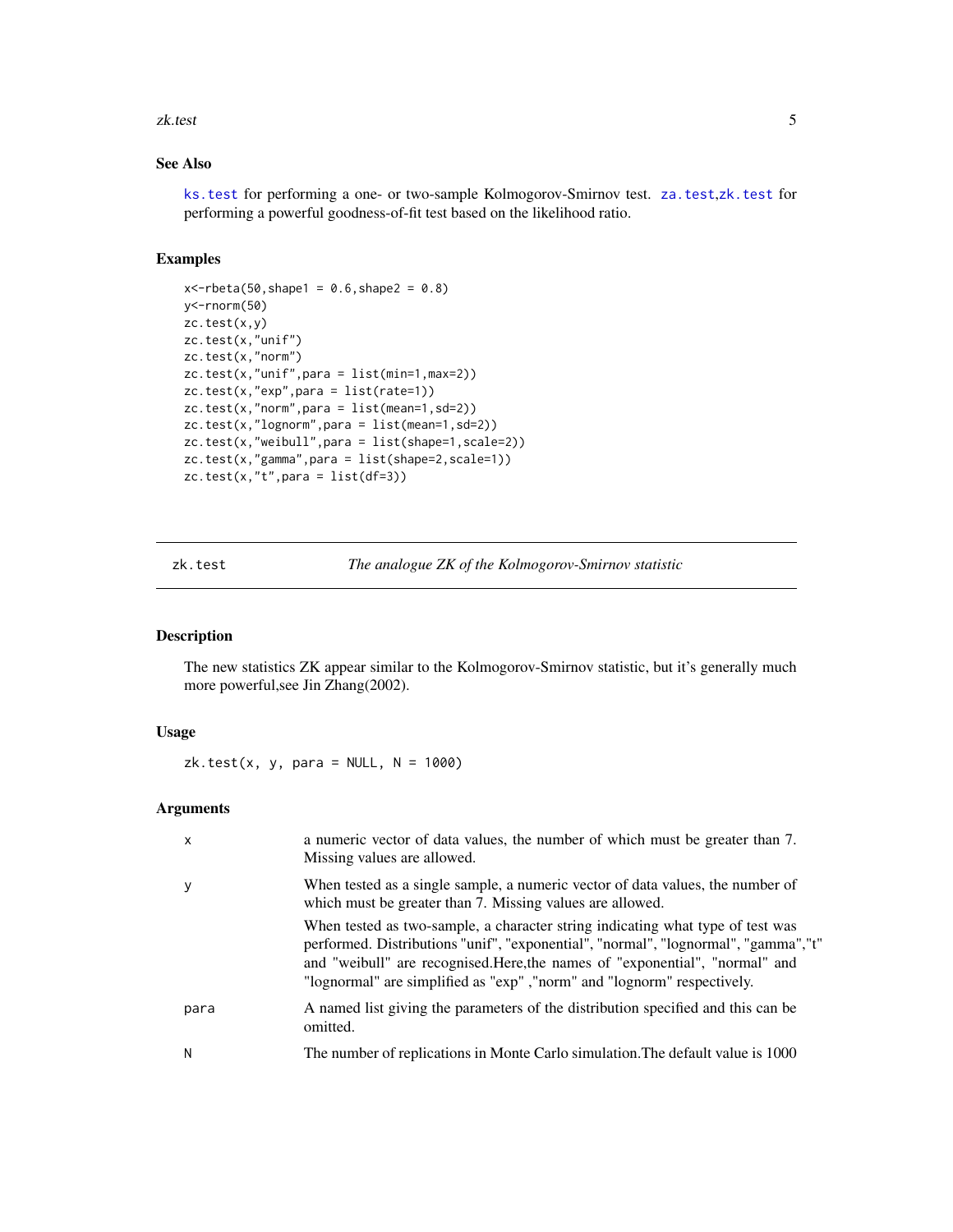### <span id="page-5-0"></span>Details

The Zk test is an EDF omnibus test for the composite hypothesis of distribution. The test statistic is

$$
Z_k = \max_{1 \le i \le n} \{ (i - 0.5) \ln \frac{i - 0.5}{n F_0(X_{(i)})} + (n - i + 0.5) \ln \frac{n - i + 0.5}{n [1 - F_0(X_{(i)})]} \},
$$

where  $F_0(x)$  is a hypothesized distribution function to be tested.Here,  $F_0(X_{(i)}) = \Phi(x)$ ,  $\Phi$  is the cumulative distribution function of the specificed distribution.The p-value is computed by Monte Carlo simulation.

# Value

A list with class "htest" containing the following components:

| statistic | the value of the ZK statistic.                         |
|-----------|--------------------------------------------------------|
| p.value   | the p-value for the test.                              |
| method    | the character string "ZK test for given distribution". |
| data.name | a character string giving the name(s) of the data.     |

#### **Note**

The Zk test is the recommended EDF test by Jin Zhang.

#### Author(s)

Ning Cui

# References

Jin Zhang: Goodness-of-Fit Tests Based on the Likelihood Ratio.Journal of the Royal Statistical Society,64,281-294.

Jin Zhang,Yuehua Wu: Likelihood-ratio tests for normality.Computational Statistics & Data Analysis,49,709- 721.

Jin Zhang: Powerful Two-Sample Tests Based on the Likelihood Ratio. Technometrics, 48:1, 95- 103.

### See Also

[ks.test](#page-0-0) for performing a one- or two-sample Kolmogorov-Smirnov test. [zc.test](#page-2-1),[za.test](#page-1-1) for performing a powerful goodness-of-fit test based on the likelihood ratio.

#### Examples

```
x < -rbeta(50, shape1 = 0.6, shape2 = 0.8)y<-rnorm(50)
zk.test(x,y)
zk.test(x,"unif")
zk.test(x,"norm")
zk.test(x,"unif",para = list(min=1,max=2))
```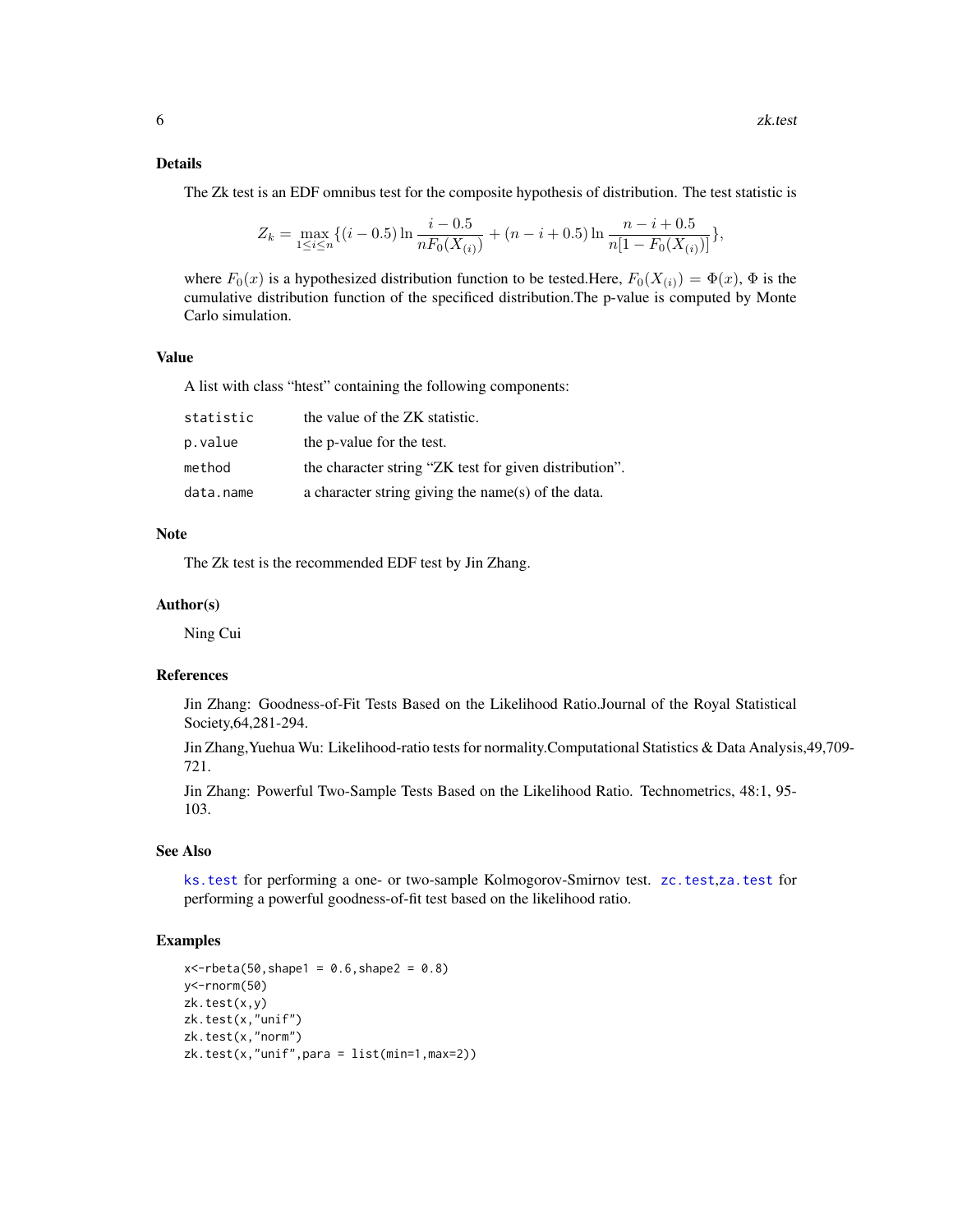zk.test 7

```
zk.test(x,"exp",para = list(rate=1))
zk.test(x,"norm",para = list(mean=1,sd=2))
zk.test(x,"lognorm",para = list(mean=1,sd=2))
zk.test(x,"weibull",para = list(shape=1,scale=2))
zk.test(x,"gamma",para = list(shape=2,scale=1))
zk.test(x,"t",para = list(df=3))
```